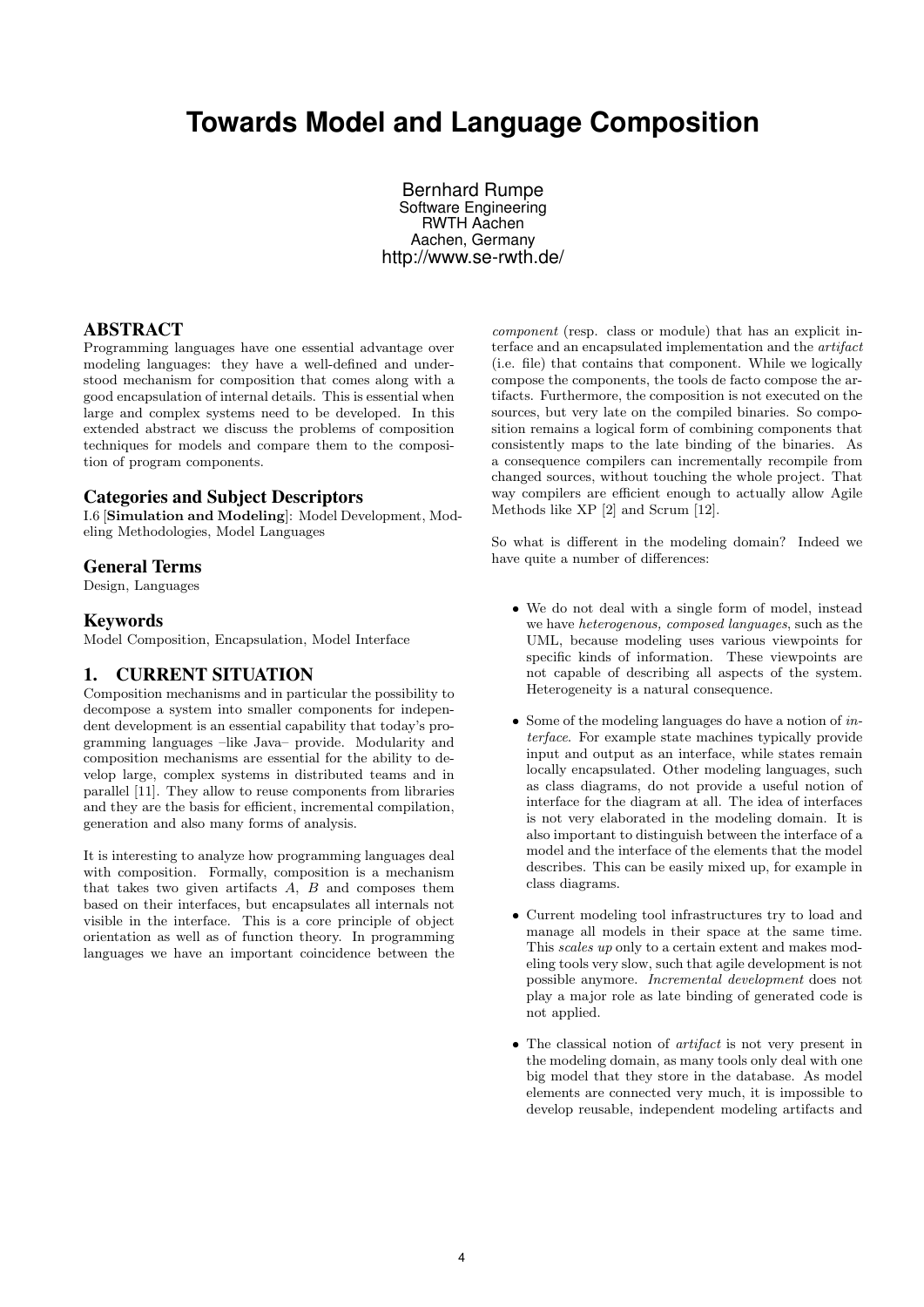libraries. Model libraries with reusable assets only exist, if interfaces of models and references to these interfaces become part of the modeling language.

• Reuse of models is only in its infancy. First approaches to collect models like ReMoDD [1] experience problems of reuse because of missing techniques to incorporate foreign models, but also due to a lack of a standard for model interchange between tools.

These are major inhibitors that have not allowed us to come up with solid and generally accepted notion of composition for models and modeling languages so far. Instead a number of approaches have suggested to use techniques like model weaving and merging [4, 7], which are well known from aspect oriented programming, but disregard the idea of encapsulation.

However, as we see more and more projects using modeling technologies, it is time to actually refine and enhance composition concepts on the modeling languages that we will use in the future. In the remainder of this paper, we therefore classify a number of questions needed to be handled to achieve model composition and take a look at the notion of interface.

## 2. FORMS OF MODEL COMPOSITION

Composition is an often used term in Computer Science. It dates back to mathematical function composition and was reinterpreted by object composition that basically deals with data structures and also data type composition as a combination of both in the abstract data type domain.

we define model composition as the derivation of a model  $C = A \otimes B$  from two base models A and B using an appropriate composition operator ⊗. A core element of composition is the existence of two artifacts  $A, B$  with a sound meaning, precisely defined interfaces and internals that are not to be exhibited to the outside. The composition  $C = A \otimes B$ glues both artifacts together on their common interfaces, such that they have a combined meaning.

We can distinguish between the following forms of composition and the questions they try to tackle:

#### Syntactic composition:

How does  $A \otimes B$  actually look like?

#### Semantic composition:

What does  $A \otimes B$  mean?

#### Methodical composition:

How to develop the models  $A$  and  $B$  such that the resulting composition conforms to the desired requirements?

#### Organizational composition:

How to decompose the development tasks into parallel jobs for A and B when in a large team?.

#### Technical composition:

Is incremental, artifact-individual compilation and late binding of the code from  $A$  and  $B$  possible?

As an aside it is necessary to clarify whether composition is commutative  $(A \otimes B = B \otimes A)$  and associative (order is irrelevant in  $A \otimes B \otimes C$ . That means we do not have to explicitly determine the order of composition, but can leave this open to generators and compilers.

## 2.1 Syntactic Composition

Syntactic composition is usually applied, when  $A$  and  $B$  are used as views and are syntactically integrated and woven together to come up with a complete model  $C$ . As a consequence a tooling infrastructure even the smallest change of a single model element in one of the views leads to a complete re-generation and thus takes an unnecessary long time.

It is then also quite common to allow the user to read and modify the composed model C. This is actually a bad idea, as the original models are then out of sync and can never be adapted and reused again. This is quite similar to allowing programmers to adapt object code.

## 2.2 Semantic Composition

Semantics as understood in [6] deals with the question, what a composed model means by deriving that from the semantics of the composition operator and the semantics of the individual models. Thus having a semantics for the composition allows us to uniquely understand what the result of a composition is. Different tool vendors can then implement their own, optimized, but semantically equivalent versions of the composition.

Please note that semantic composition does not mean that the composition is implemented exactly that way. Instead it is used to understand, but not having to explicitly execute the composition.

## 2.3 Methodical Composition

Composition of individual components is actually mainly about being able to decompose the overall problem statements early in the development process. It is important to be able to do the decomposition of the requirements during the process in a robust and stable way such that the resulting composition of solutions does what is desired. Among others, coherence and decoupling guidelines play a role.

## 2.4 Organizational Composition

When it is clear how to decompose a (not yet developed) model, we should then be able to organize our team and project in such a way that the decomposed components can be developed independently, but ideally with a continuous integration process behind. Agile methods show how that works using early testing. Modeling technologies can add early analysis and consistency checks.

## 2.5 Technical Composition

When we know what composition actually means and when we are able to refine our modeling languages in such a way that interfaces become an intrinsic part of the models, then we should be able to delay the composition of solution models after code respectively tests are generated.

This does not only create a tremendous speed up, as small changes than just lead to small re-generations. It also allows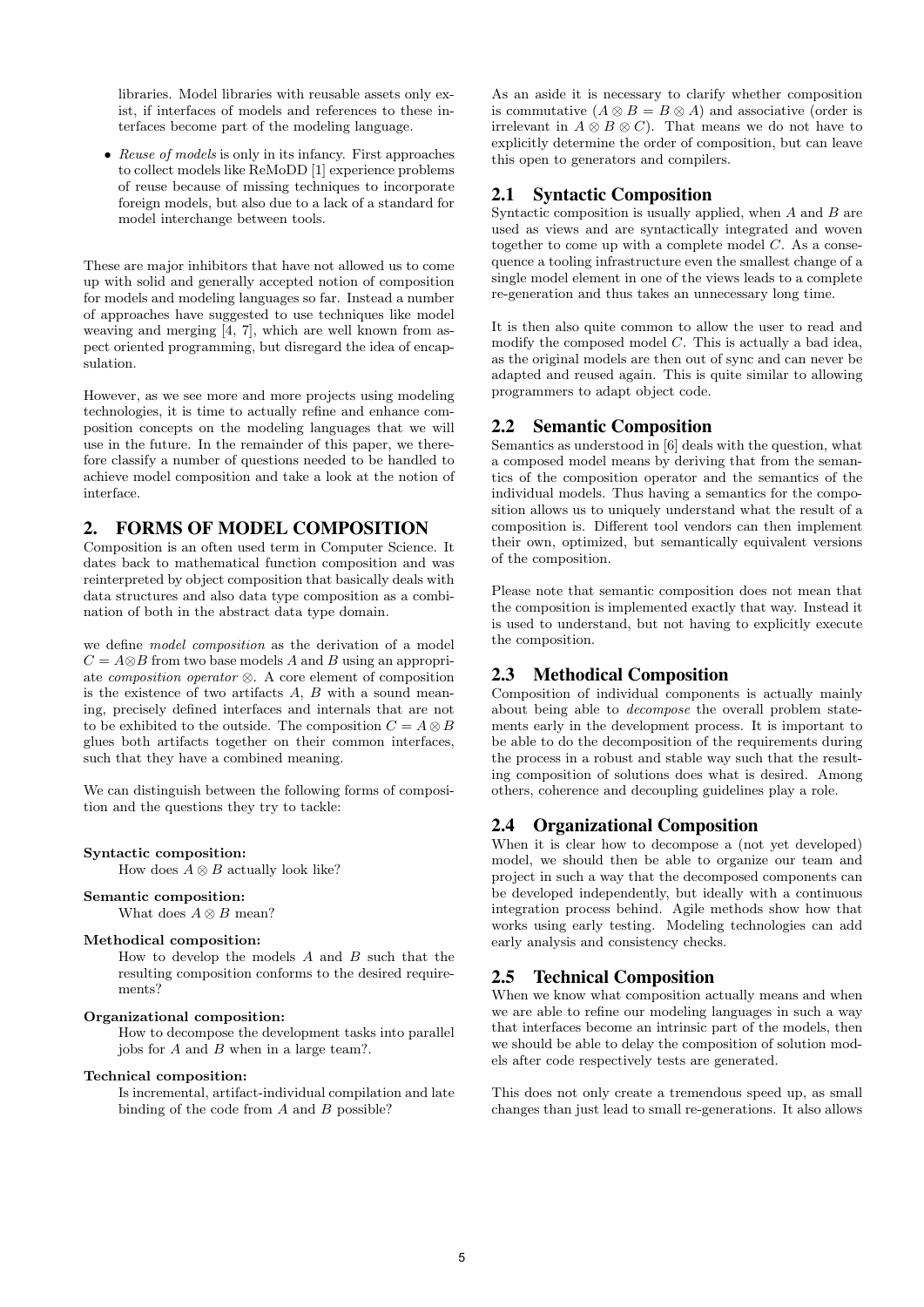us to come up with pre-compiled code from model libraries that can be used without the need to access to the source models. This was a major breakthrough for programming languages and is essential for further success of modeling technologies.

One particular problem to be solved is the lack of coincidence between the artifacts' name and place in the directory versus the name of the components described in the artifacts.

# 3. LANGUAGE COMPOSITION VERSUS MODEL COMPOSITION

Above we strongly argue that model composition does not mean to execute the composition on an syntactic level.

This is different, when we take heterogeneous languages into consideration. In modeling it is often the case that even if an artifact belongs to one modeling language, such as a class diagram or a statechart, we find embedded elements from other modeling languages, such as OCL expressions, code statements and others.

We do not regard this to be model composition in a strict form, as there are neither a composition operator nor have the sub-artifacts ever been developed independently. Instead we see a single model artifact belongs to a composed language.

A modeling language composition is a combination of sublanguages into one complete language, where the individual sub-artefacts adhere to their sub-languages and the complete artefact derives its syntax and semantics from the composed sub-languages [13].

Interestingly language composition shares many of its problems with model composition such that the above questions (with the exception of syntactic composition) equally apply.

# 4. INTERFACES OF MODELS

Within our ongoing work, we have collected experiences from more than 30 domain specific languages, a larger subset of the UML that contains sequence diagrams, statecharts, class diagrams and object diagrams and the OCL, as well as the programming language Java. We developed the hypothesis that interfaces between modeling artifacts always rely on names (or their anonymous colleagues, the identifiers). We are still searching, but are rather sure that this will at least be valid in a majority of cases.

Interfaces are imported, exported and partially also their elements passed through (imported and re-exported). An artifact may export several interfaces. We know e.g. from programming languages that an interface can be for subclasses, public or local to the package.

An interface contains names and these names consist of different kinds of elements. In programming languages we do have the kinds: class, type, attribute, method, constant. The UML e.g. additionally provides many more kinds like state, message or activity. Domain specific languages may have domain specific kinds of names. It would be wrong to describe interfaces only on the level of a target programming language. A more general mechanism of interface with different kinds of names is necessary and realized in MontiCore [10, 9, 8].

For heterogeneous languages we need mappings between the interfaces, as it may be that special kinds of elements are exported by one language, but unknown by another. A good example for this is the kind "state" in state machines that does not exist in Java. But we also need to be aware that this form of composition using mappings between the interfaces of heterogeneous languages is not necessarily unique. For example language variability [5, 3] allows us to map state  $T$  to programming constructs such as a constant  $T$  of an enumeration, or into a class with the same name as indicated by the state pattern or a method  $isin T()$  to check the status. In OCL state  $T$  needs no mapping as OCL is state-aware though built-in function  $ocllsInState$ .

# 5. SUMMARY

Composition of models in heterogeneous modeling environments is important for an even more successful use of modeling technology in software development projects. Composition of models is, however, currently not very well elaborated, partly because lots of good ideas from the programming domain have not been carried over to the modeling domains yet.

Composition influences how languages will look like. This might lead to an enhanced version of the UML as well as improved tooling infrastructures for the UML and domain specific languages.

## 6. REFERENCES

- [1] ReMoDD The Repository for Model-Driven Development, 2013. http://www.cs.colostate.edu/remodd/, [Online; accessed 10-June-2013].
- [2] K. Beck. Extreme Programming Explained. Embrace Change. Addison-Wesley, 1999.
- [3] M. V. Cengarle, H. Grönniger, and B. Rumpe. Variability within modeling language definitions. In Model Driven Engineering Languages and Systems (MODELS) 2009, number 5795 in LNCS, Denver, Colorado, USA, 2009. Springer.
- [4] M. D. Fabro and P. Valduriez. Semi-automatic Model Integration using Matching Transformations and Weaving Models. In The 22th Annual ACM SAC, MT 2007, 2007.
- [5] H. Grönniger and B. Rumpe. Modeling Language Variability. In R. Calinescu and E. Jackson, editors, Foundations of Computer Software, number 6662 in LNCS, Redmond, Microsoft Research, Mar. 31- Apr. 2, 2011. Springer.
- [6] D. Harel and B. Rumpe. Meaningful Modeling: What's the Semantics of "Semantics"? Computer, 37(10):64–72, 2004.
- [7] F. Heidenreich and H. Lochmann. Using Graph-Rewriting for Model Weaving in the context of Aspect-Oriented Product Line Engineering. In First Workshop on Aspect-Oriented Product Line Engineering (AOPLE 06), Portland, Oregon, 2006.
- [8] C. Herrmann, H. Krahn, B. Rumpe, M. Schindler, and